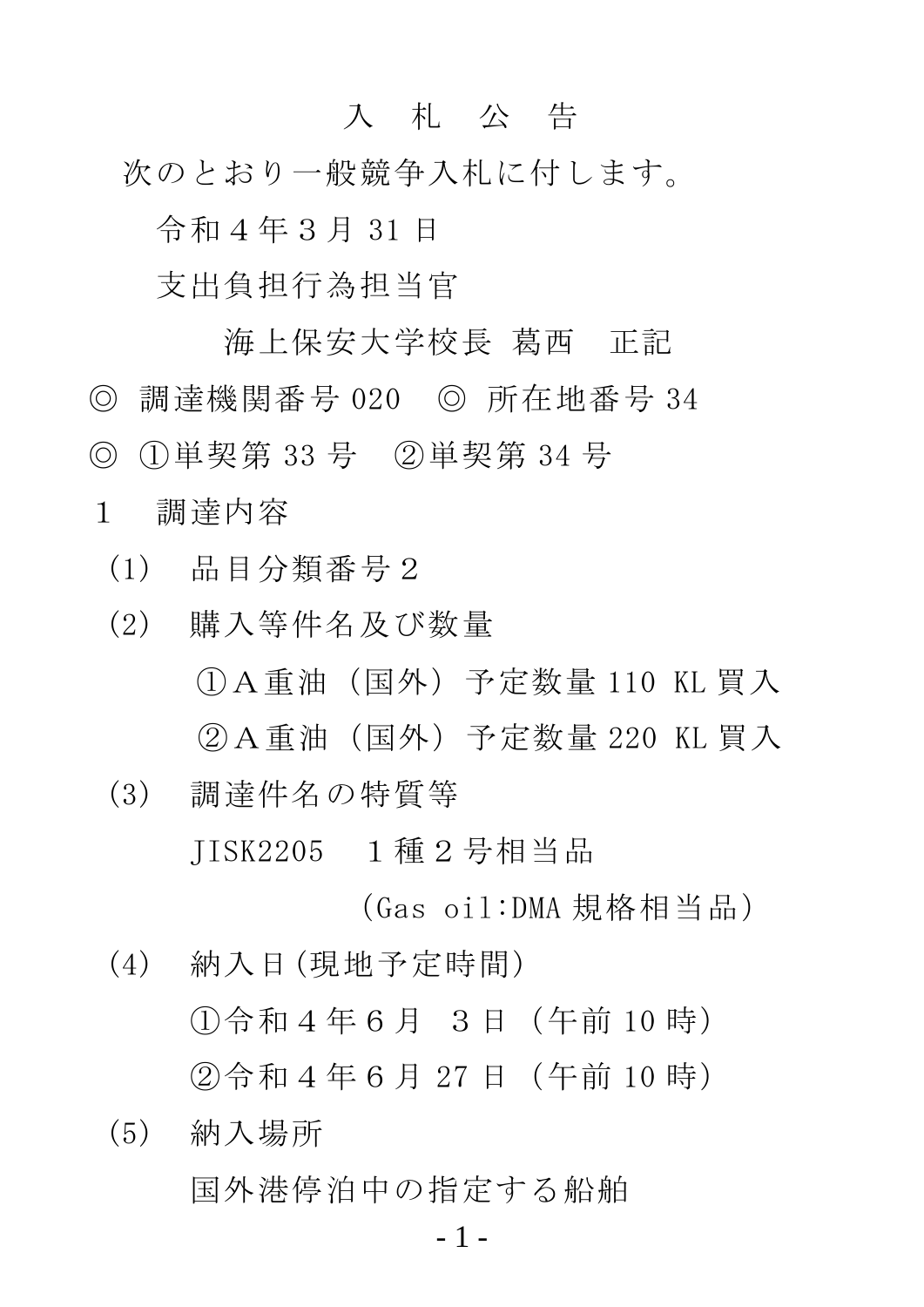- (6) 入札方法 上記1(2)の購入等件名の予定 数量に対する総価で入札する。
- (7) 入札書の記入方法等 上記1(2)の落札の 決定にあたっては、国外で行われる取引のた め消費税の対象外とする。
- (8) 電子調達システムの利用本案件は、証明書 等の提出、入札を電子調達システムで行う対 象案件である。なお、電子調達システムによ りがたい者は、紙入札方式参加願を提出しな ければならない。
- 2 競争参加資格
- (1) 予算決算及び会計令第 70 条の規定に該当 しない者であること。なお、未成年者、被保 佐人又は被補助人であって、契約締結のため に必要な同意を得ている者は、同条中、特別 の理由がある場合に該当する。
- (2) 予算決算及び会計令第 71 条の規定に該当 しない者であること。
- (3) 令和 04・05・06 年度国土交通省競争参加資 格(全省庁統一資格)において「物品の販売」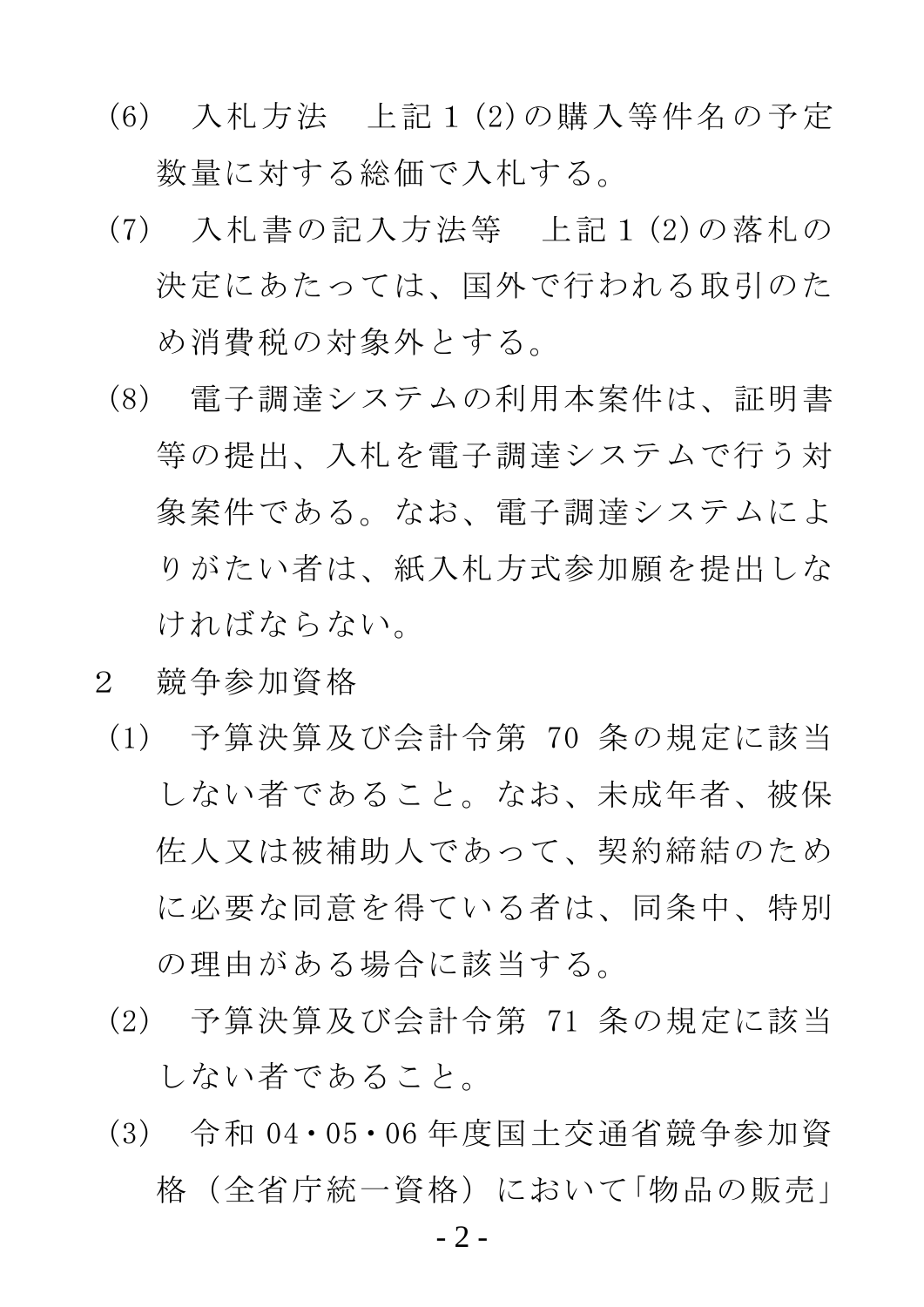のA、B又はCの等級に格付けされ、中国地 域の競争参加資格を有する者であること。

- (4) 海上保安大学校において指名停止の措置を 受け、指名停止期間中でない者。
- (5) 電子調達システムによる場合は、電子認証 (IC カード)を取得していること。
- 3 入札書の提出場所等
	- (1) 電子調達システムの URL 及び問い合わせ先政 府電子調達(GEPS)

https://www.geps.go.jp/ 電子調達システムヘルプデスク

TEL 0570-014-889

(2) 紙入札方式による入札書等の提出場所、契 約条項を示す場所、入札説明書の交付場所及 び問い合わせ先

 $\overline{7}737-8512$ 

広島県呉市若葉町5番1号

- 海上保安大学校事務局会計課補給係
- 喜来 隆一 電話 0823-21-4961 内線 233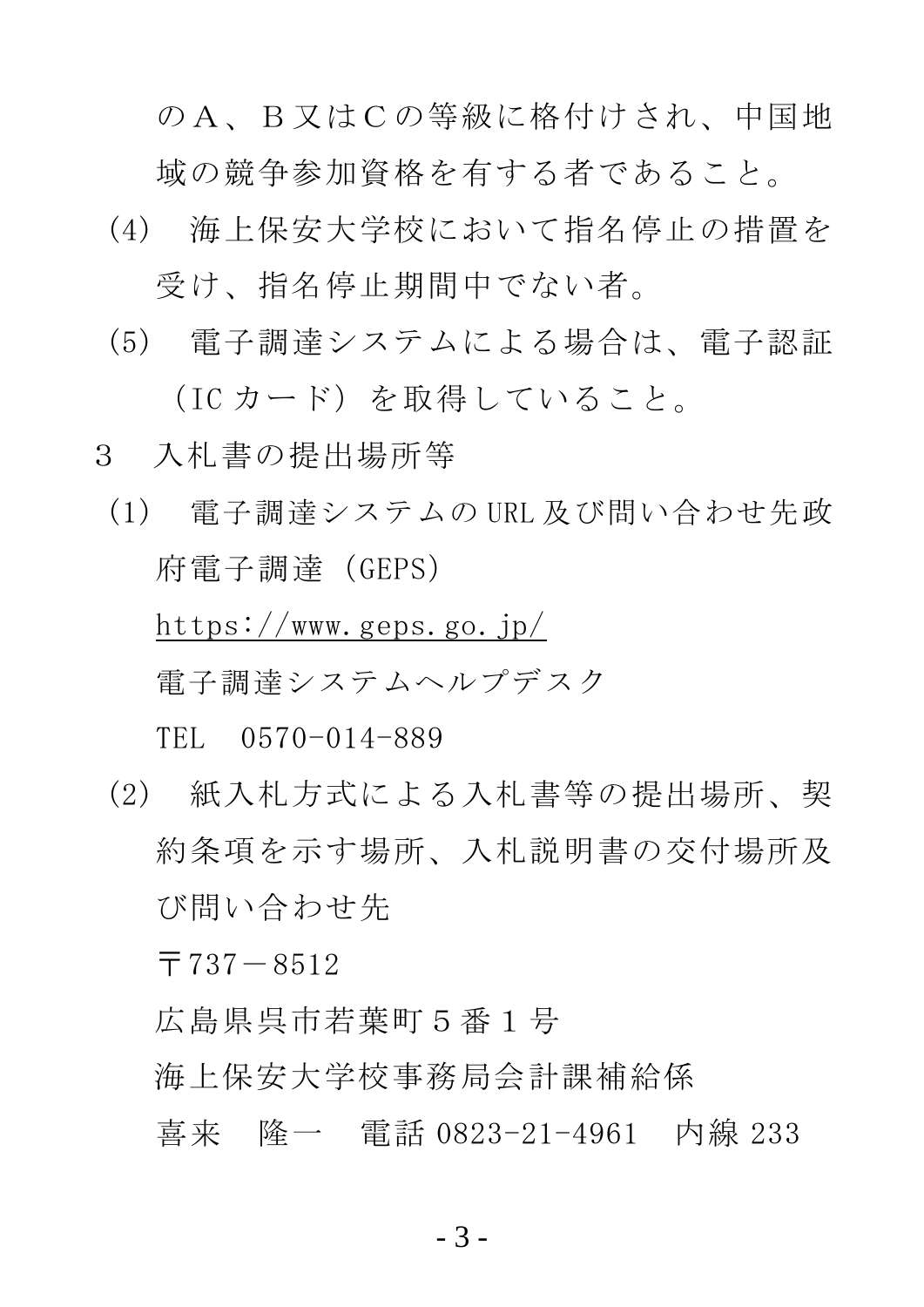- (3) 入札説明書の交付方法 入札説明書の交付 を希望する者は上記(2)の箇所で直接受領す ること。また、郵送により交付を希望する者 は A4 判用紙が入る返信用封筒(宛先を明記す る。)並びに重量 250g(1件につき)に見合う 郵便料金に相当する郵便切手又は国際返信切 手券を添付して(2)の係に申し込むこと。
- (4) 紙入札方式による証明書等の受領期限及び 電子調達システムによる入札書類データ (証 明書等)の受領期限

①令和4年4月 28 日 17 時 00 分

②令和4年5月 26 日 17 時 00 分

- (5) 紙入札、郵送等による入札書及び電子調達 システムによる入札書の受領期限 ①令和4年5月 20 日 17 時 00 分 ②令和4年6月 9日 17 時 00 分
	- (6) 開札の日時及び場所

①令和4年5月 23 日 11 時 00 分

②令和4年6月 10 日 11 時 00 分

場所は海上保安大学校本館2階入札室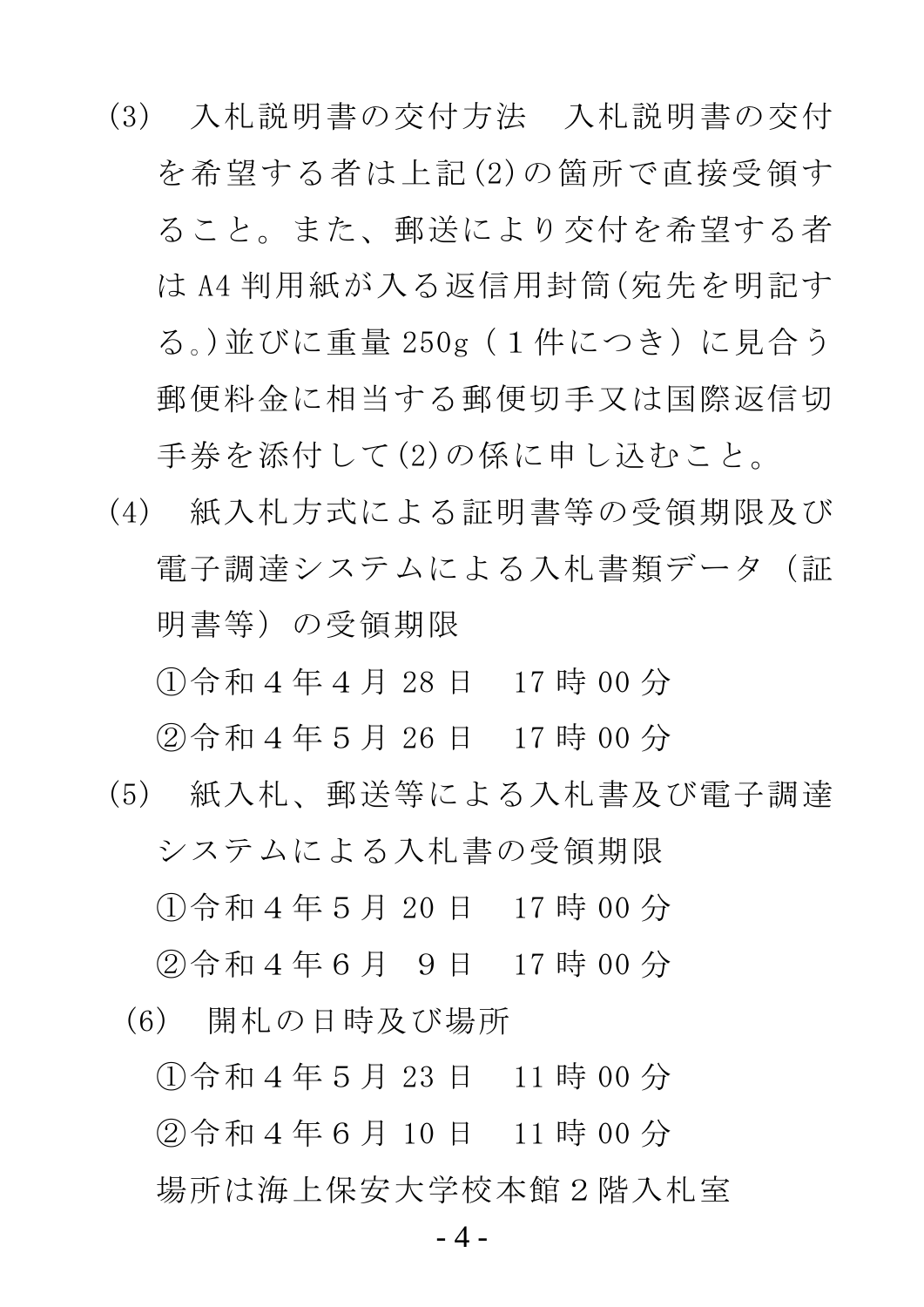## 4 その他

- (1) 本調達は、令和4年度予算の成立を条件と する。
- (2) 契約手続において使用する、言語及び通貨。 日本語及び日本国通貨
- (3) 入札保証金及び契約保証金 免除。
- (4) 入札の無効 本公告に示した競争参加資格 のない者のした入札及び入札に関する条件に 違反した入札。
- (5) 契約書作成の要否 要。
- (6) 落札者の決定方法 本公告に示した物品を 納入できると支出負担行為担当官海上保安大 学校長が判断した入札者であって、予算決算 及び会計令第 79 条の規定に基づき作成され た予定価格の制限の範囲内で最低価格をもっ て有効な入札を行った者を落札者とする。
- (7) 手続きにおける交渉の有無 無
- (8) その他 詳細は、入札説明書による。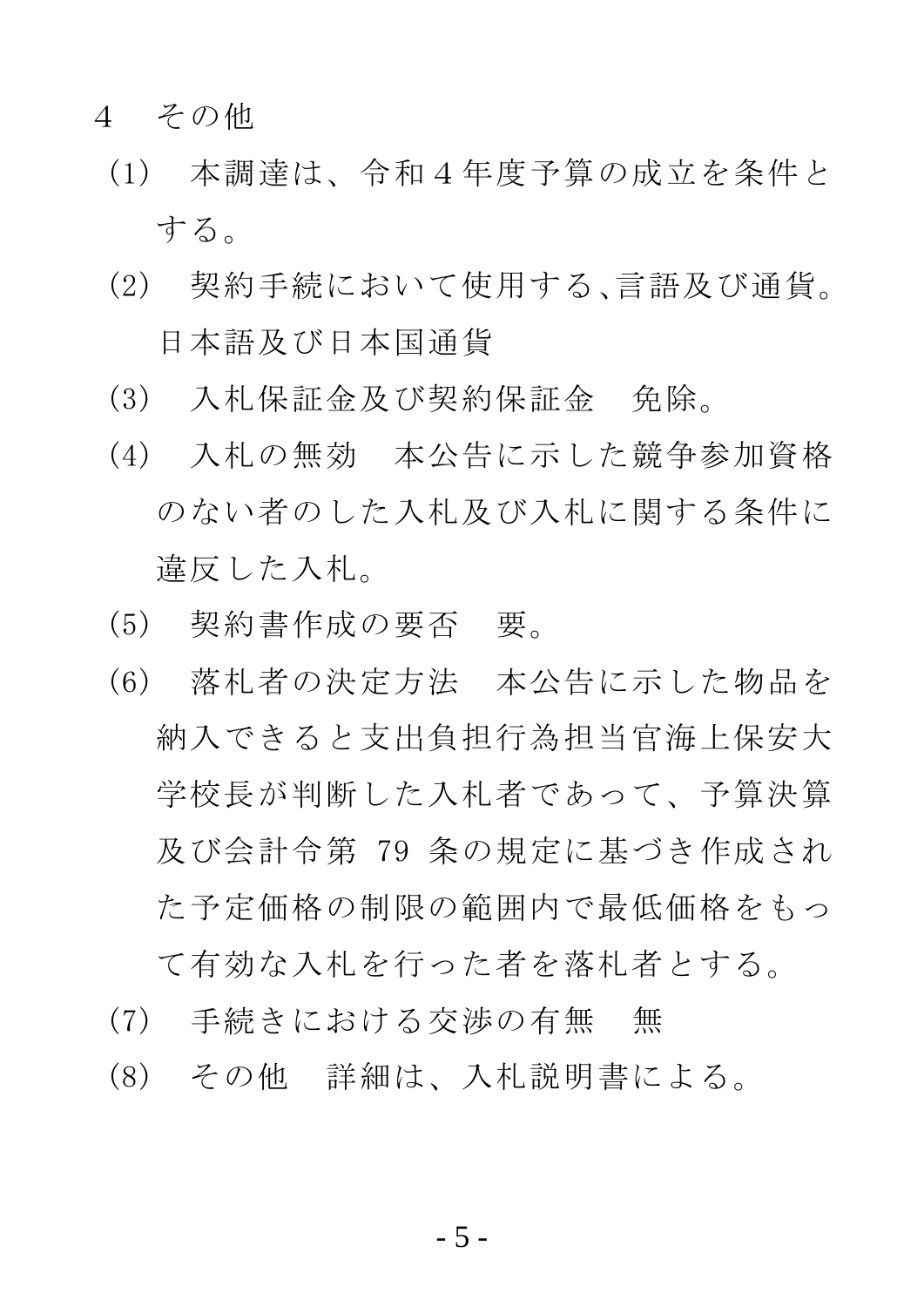## 5 Summary

- (1) Official in charge of disbursement of the procuring entity:KASAI Masaki, Superintendent, Japan Coast Guard Academy.
- (2) Classification of the products to be procured:2
- (3) Nature and quantity of the products to be purchased.
	- ①Gas oil, A, About 110KL
	- ②Gas oil, A, About 220KL
- (4) Delivery period. ①3, June, 2022 (Abroad)
	- ②27, June, 2022 (Abroad)
- (5) Delivery place:The place which are assigned.
- (6) Qualifications for participating in the tendering procedures

 In order to participate the tendering suppliers eligible for participating in the proposed tender are those who shall:

ⅰ not come under Article 70 of the Cabinet Order concerning the Budget, Auditing and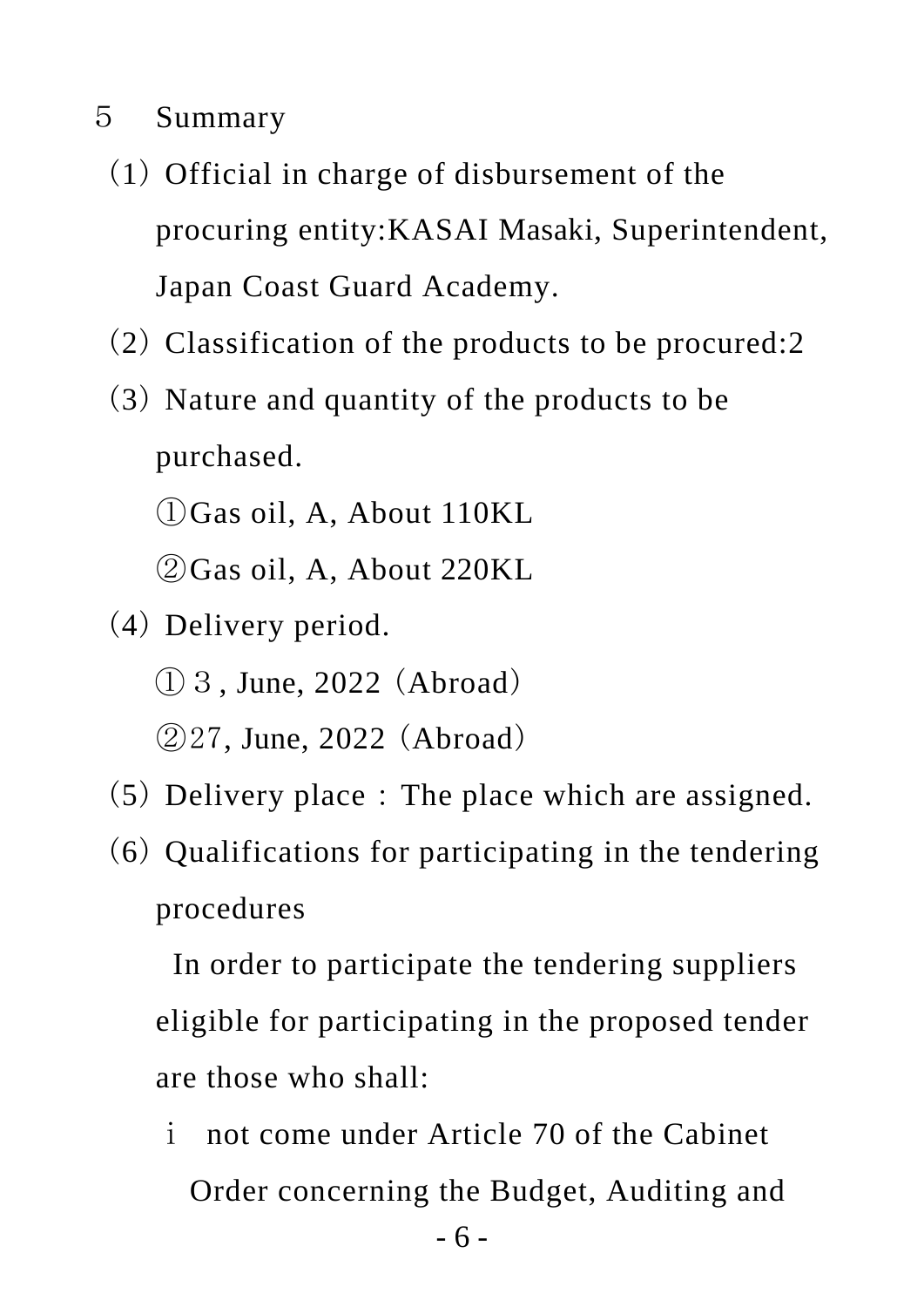Accounting. Furthermore, minors, persons under curatorship or persons under assistance that have obtained the consent necessary for concluding a contract may be applicable under cases of special reasons within the said clause;

- ⅱ not come under Article 71 of the Cabinet Order concerning the Budget, Auditing and Accounting;
- iii have Grade A, B or C of level of interest in Selling" in Chugoku area in terms of the qualifications for participating in the tenders by the Ministry of Land, Infrastructure, Transport and Tourism(Single qualification for every ministry and agency) in the fiscal year, 2022, 2023 and 2024;
- ⅳ not be suspended from transactions by the request of the officials in charge of contract.
- (7) Time limit for tender;

①17:00, 20, May, 2022

②17:00,9, June, 2022

- 7 -